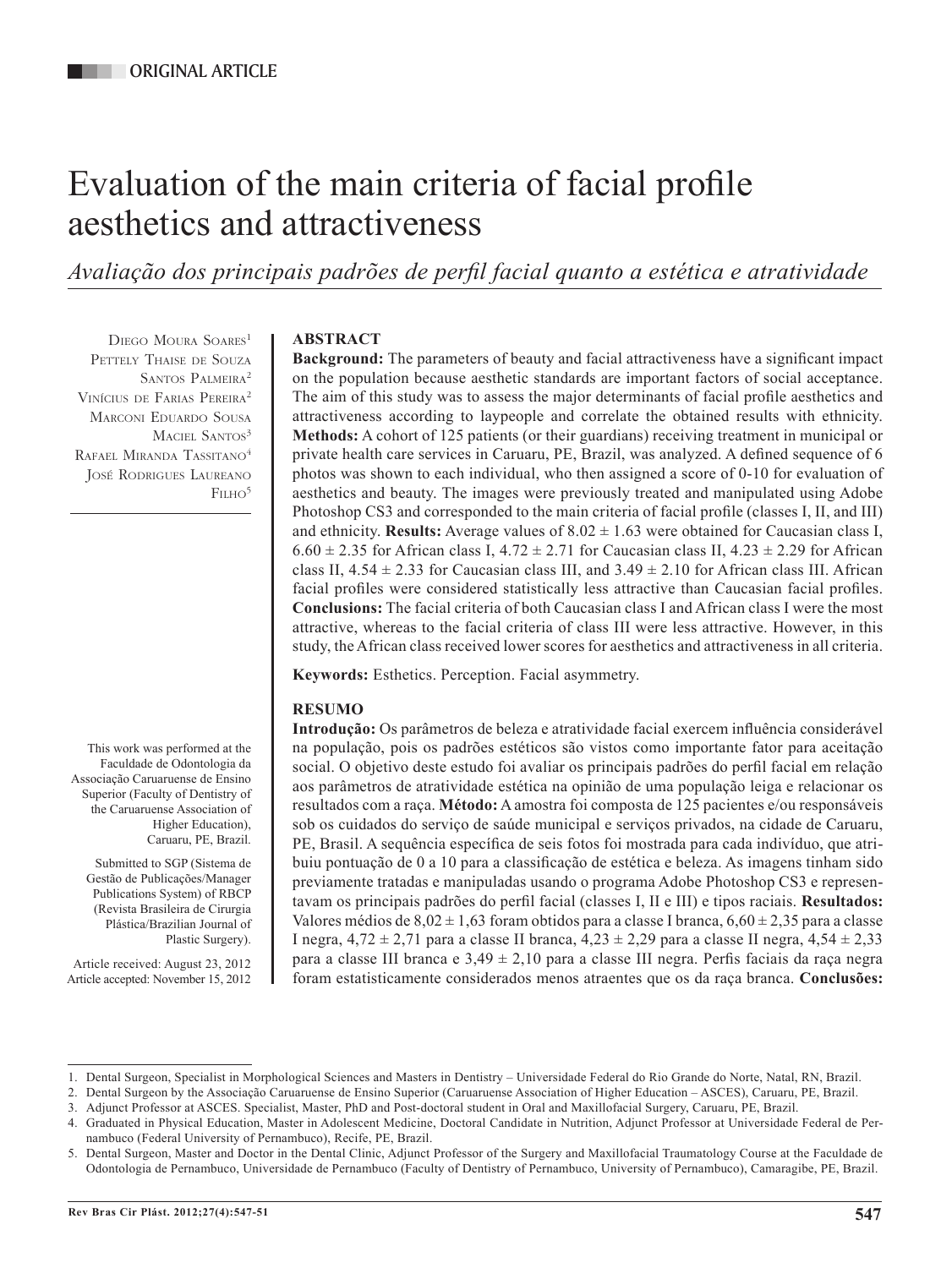O padrão facial de classe I foi considerado o mais atraente e o padrão de classe III o menos atraente, para as raças branca e negra. No entanto, neste estudo a raça negra recebeu notas mais baixas na avaliação de todos os padrões de perfil em relação a estética e atratividade.

**Descritores:** Estética. Percepção. Assimetria facial.

## **INTRODUCTION**

Facial aesthetics is a major social concern. As reported by Kiekens et al.<sup>1</sup>, more than 70% of parents believe that their children will become more attractive, socially accepted, and successful in their professional life after orthodontic treatment. Many children, teenagers, adults, and parents think that pleasant facial aesthetics is a major factor of psychosocial wellbeing.

Most of the general population has significant malocclusions and/or abnormal growth of the facial skeleton that mainly affect the maxilla and/or mandible and influence facial proportions, thereby affecting aesthetics and attractiveness<sup>2</sup>. Orthodontics and maxillofacial surgery are dental specialties that enable the correction of tooth positioning as well as functional and dentofacial deformities, thus improving facial aesthetics and attractiveness. Patients with dentofacial deformities require careful examination by surgeons and orthodontists to improve their aesthetics and function. This examination consists of a detailed evaluation of the soft tissues, maxillofacial skeleton, and dentoalveolar relationship<sup>2</sup> .

However, the reasons for requesting orthodontic or orthosurgical treatments are not necessarily related to functional need, such as correction of chewing, talking, breathing, and psychological problems. Instead, people usually seek this treatment to improve their aesthetic appearance because other people's opinions directly or indirectly affect their self-esteem and how they perceive their own appearance<sup>2,3</sup>.

Several classifications such as that suggested by Reis et al.<sup>4</sup> have been proposed to establish and guide the treatment of malpositioned teeth and facial asymmetry after facial evaluation according to frontal and lateral profiles. Based on this classification, facial patterns are divided in classes I, II, and III as well as long and short faces. Class I includes patients with an occlusion within the parameters of normality and facial symmetry. Classes II and III are characterized by a positive and negative sagittal relationship, respectively, between the maxilla and the mandible. The criteria for long and short faces were used to identify vertical discrepancies<sup>4</sup>.

Consistent with the findings of Todd et al.<sup>5</sup>, the clinical perception of facial aesthetics by dental professionals does not always correspond to that of the general population. This is due to the existence of significant differences among

the opinions of dentists, orthodontists, and laypeople on the subjective morphological evaluation of dentofacial characteristics. Dental professionals normally prefer to work with patients in class I. Assessment of differences among classes is presumably based on changes in experience and knowledge. Therefore, more attention should be given to the requests, expectations, and self-evaluations of patients because aesthetic criteria may vary.

The aim of this study was to assess the main criteria of facial profile aesthetics and attractiveness (classes I, II, and III) from the perspective of laypeople and provide dental professionals with better suggestions about the actual expectations of patients and their families from the recommended treatment.

#### **METHODS**

This prospective, observational, descriptive, and crosssectional study was performed in the form of a survey. The methodology proposed here satisfied bioethical requirements, and the study was approved by the Human Research Ethic Committee (CEP/ASCES 256/09).

Individuals or guardians that were considered eligible to participate in the study had undergone orthopedic or orthodontic preventive or corrective treatment. The nonprobabilistic sample comprised 125 males and females of different ages, ethnicity, and cultural and socioeconomic origins. Each individual received clarification about the aims of the study and signed a consent form.

The participants were interviewed in the waiting room while waiting for treatment. To extensively diversify our cohort, patients were selected from both public and private orthodontic clinics in Caruaru, PE, Brazil.

Data acquisition was performed using a standard case report form that included questions about personal and demographic information as well as a visual analogue scale (VAS) from 0 to 10 (0-10) to score aesthetics and attractiveness. A specific sequence of 6 photos was shown to each individual and represented the main patterns of facial profile (classes I, II, and III) and ethnicity (Caucasian and African). Participants were instructed to evaluate each picture for up to 1 minute and give their opinion about aesthetics and attractiveness. To avoid a negative tendency in interpreting and evaluating the images, the pictures were distributed in 3 different sequences chosen randomly for each participant.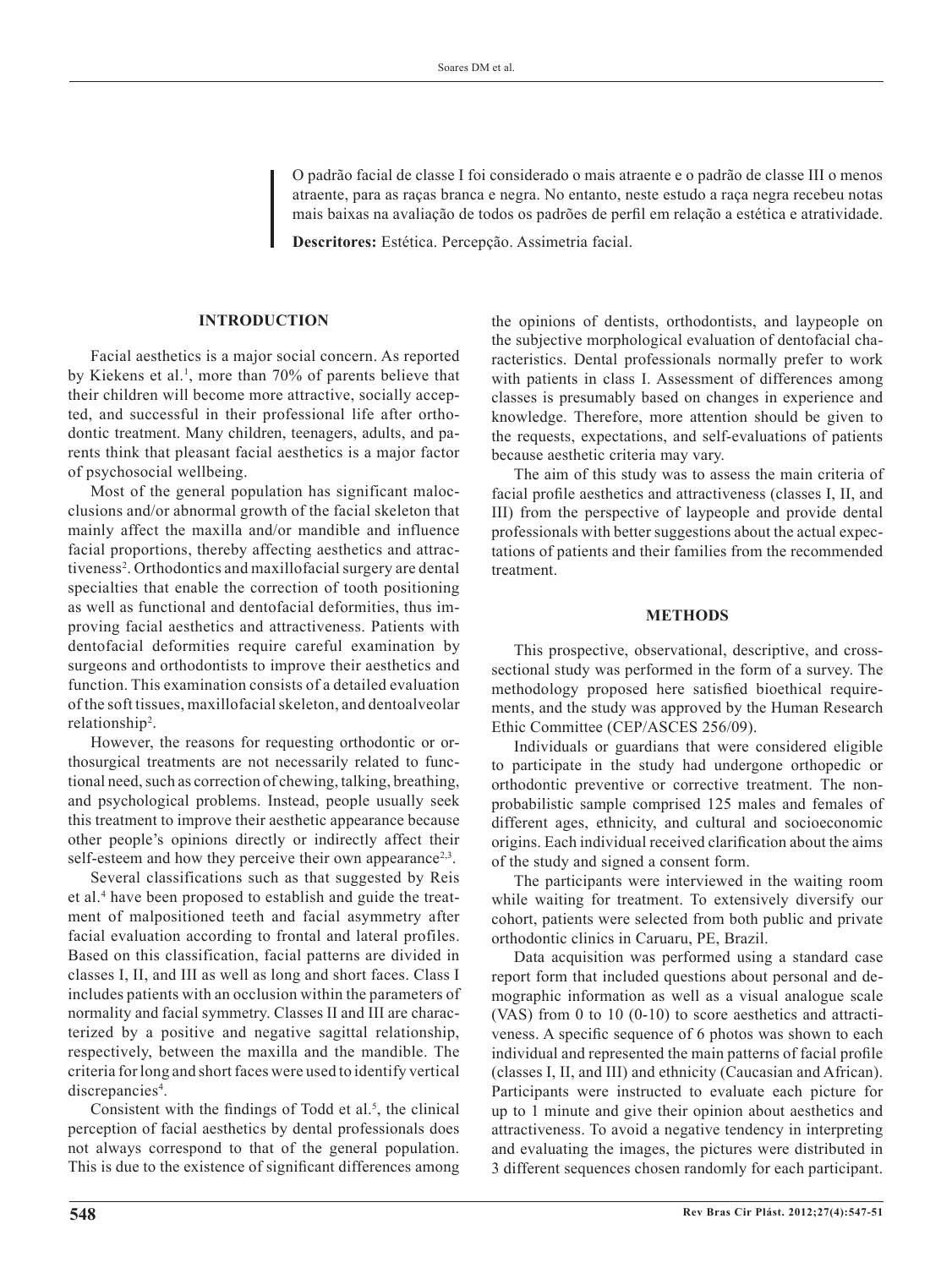The participants were informed that the VAS score should correspond to an increased level of attractiveness (0, less attractive; 10, more attractive), as reported in earlier studies<sup>1,4,5</sup>. After the patient provided a score or after expiration of the time allotted to evaluate a photo, the next photo was immediately shown.

Pre-selected images were obtained of the right side profile of a female patient. Based on earlier studies<sup>6</sup>, the image was digitally treated and manipulated using Adobe Photoshop® CS3 (EUA) to obtain the criteria of classes I, II, and III. Moreover, the skin color was altered to establish ethnicity (Caucasian or African). Image processing was performed using the same original photo of a Caucasian female profile belonging to class I. After the digital manipulation, the images were printed on matte photo paper (15 cm  $\times$  21 cm) and laminated separately without a written or numerical identifier.

The scores assigned to each image are shown in Tables 1-3. Average values were calculated and classified into 4 categories:

- category  $1$  (0–2.99 points) unattractive facial aesthetics;
- category  $2$  (3–5.99 points) reasonable aesthetics and attractiveness;
- category 3 (6–8.99 points) pleasant aesthetics and attractiveness;
- category 4 (9–10 points) very attractive facial aesthetics.

Statistical analysis was performed using the Statistical Package for the Social Sciences (SPSS) version 13.0, and an analysis of variance test was used to assess statistical significance ( $P < 0.05$ ).

## **RESULTS**

The average age of the 125 participants was  $28.8 \pm 10.9$ years, and most were females (68.8%). The level of education was heterogeneous, and the largest class completed high school (33.1%) (Table 1).

Table 2 shows the mean values and standard deviations of the VAS scores for the attractiveness of each facial profile and ethnicity. Caucasian class I, which was considered the more attractive profile, received an average score of 8.02  $\pm$  1.63. African class III, which was considered the least attractive profile, received an average score of  $3.49 \pm 2.10$ .

Table 3 shows the statistical correlations of VAS score between the different facial profiles and ethnicities. An F value was used to determine the differences within and among classes. Statistically significant differences were observed in the following comparisons: Caucasian class III vs. Caucasian class II; Caucasian class I vs. African class I; Caucasian class I vs. Caucasian class III; and African class II

| <b>Table 1</b> – Percentage and absolute distribution                   |           |  |  |  |  |
|-------------------------------------------------------------------------|-----------|--|--|--|--|
| by gender and education level.                                          |           |  |  |  |  |
| Variable                                                                | N(%       |  |  |  |  |
| Gender ( $n = 125$ )                                                    |           |  |  |  |  |
| Male                                                                    | 39(31.2)  |  |  |  |  |
| Female                                                                  | 86 (68.8) |  |  |  |  |
| Education ( $n = 121$ *)                                                |           |  |  |  |  |
| Did not complete primary school                                         | 19 (15.5) |  |  |  |  |
| Completed primary school                                                | 17(14.1)  |  |  |  |  |
| Did not complete high school                                            | 14 (11.6) |  |  |  |  |
| Completed high school                                                   | 40(33.1)  |  |  |  |  |
| Did not complete higher education                                       | 14(11.6)  |  |  |  |  |
| Completed higher education                                              | 17(14.1)  |  |  |  |  |
| *Four of the interviewees did not report their highest education level. |           |  |  |  |  |

vs. African class III. Moreover, African classes II and III differed significantly from all of the other ethnic facial profiles (Caucasian classes I, II, and III and African class I). In contrast, no statistically significant differences were observed in the following comparisons: Caucasian class I vs. Caucasian class II; African class I vs. Caucasian class II; and African class I vs. Caucasian class III ( $P > 0.05$ ) (Table 3).

## **DISCUSSION**

Aesthetics can be defined as appreciation of the beauty or combination of qualities that please the senses. This concept continuously changes in different populations and historical periods<sup>6,7</sup>. Aesthetics is also influenced by gender, ethnicity, education, social, and environmental criteria<sup>6</sup>. In keeping with this notion, a heterogeneous cohort was evaluated in this study to minimize potential bias arising from the opinions of the individuals based on their social, cultural, racial, and economic origins as well as to illustrate the opinion of the racially mixed people that are present in Brazil.

Several studies have tried to determine the facial criteria responsible for pleasant or unpleasant aesthetic appearance<sup>1,3-12</sup>. These parameters rely on the harmonious balance between different parts of the face, which are considered one of the most important determinants of a "first impression" among an individual's physical traits<sup>6</sup>. Therefore, opinions concerning facial aesthetics are associated with harmony, balance, and proportionality of hard and soft tissues, as demonstrated by the highest scores being awarded to class I in the present study (Tables 2 and 3). Studies have also found that dental professionals and laypeople show an increased acceptance of the profile observed in class  $I^{8,10}$ .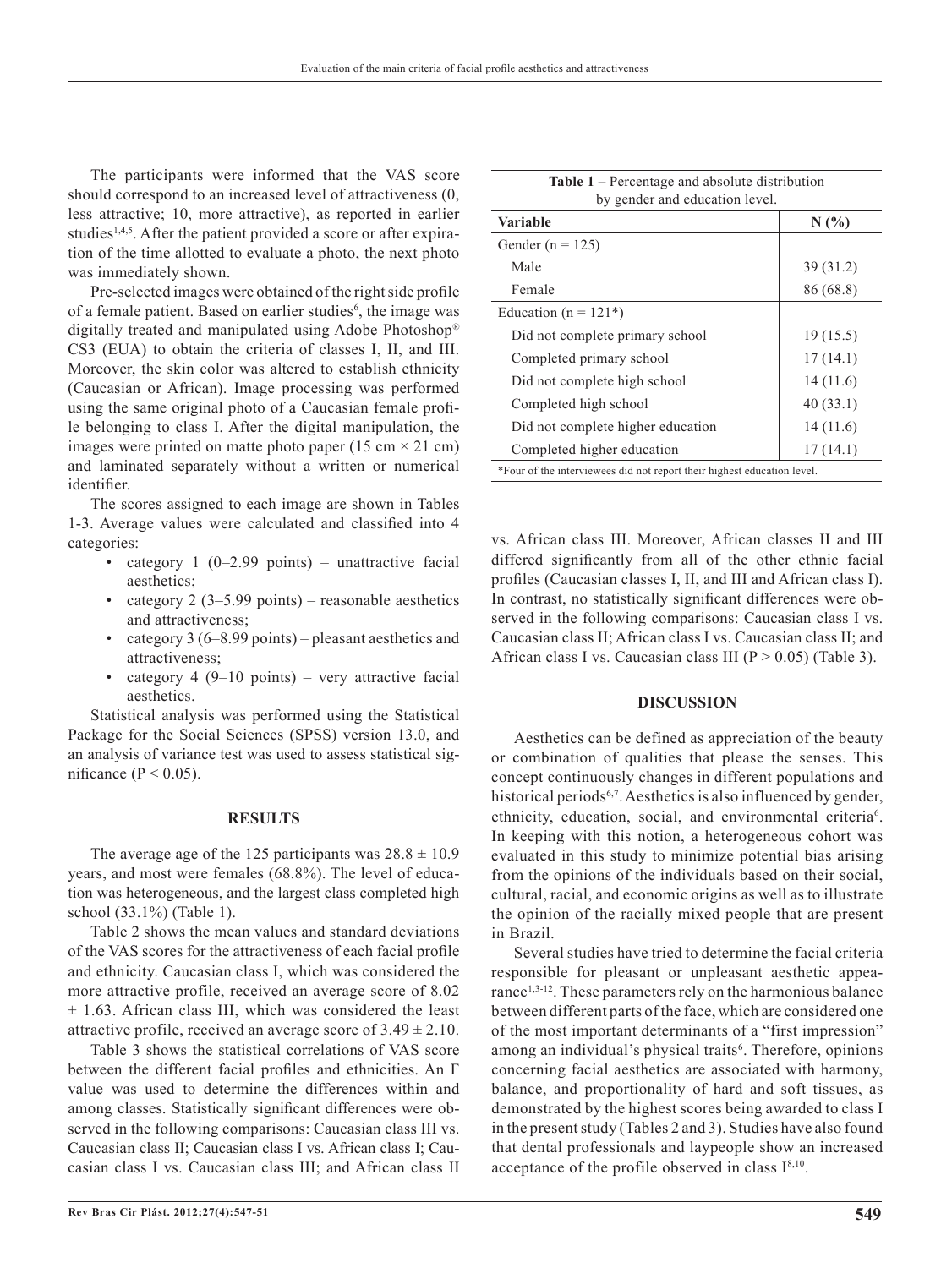| Table 2 – Average score, standard deviation, and attractiveness category by profile and ethnicity. |                              |                                          |  |  |  |
|----------------------------------------------------------------------------------------------------|------------------------------|------------------------------------------|--|--|--|
| <b>Profile and ethnicity</b>                                                                       | Average $\pm$ SD<br>Category |                                          |  |  |  |
| Caucasian class I                                                                                  | $8.02 \pm 1.63$              | Pleasant aesthetics and attractiveness   |  |  |  |
| Caucasian class II                                                                                 | $4.72 \pm 2.71$              | Reasonable aesthetics and attractiveness |  |  |  |
| Caucasian class III                                                                                | $4.54 \pm 2.33$              | Reasonable aesthetics and attractiveness |  |  |  |
| African class I                                                                                    | $6.60 \pm 2.35$              | Pleasant aesthetics and attractiveness   |  |  |  |
| African class II                                                                                   | $4.23 \pm 2.29$              | Reasonable aesthetics and attractiveness |  |  |  |
| African class III                                                                                  | $3.49 \pm 2.10$              | Reasonable aesthetics and attractiveness |  |  |  |
| $SD = standard deviation$ .                                                                        |                              |                                          |  |  |  |

| <b>Table 3</b> – Statistical values for facial profiles and ethnicity. |         |                         |         |         |             |              |  |
|------------------------------------------------------------------------|---------|-------------------------|---------|---------|-------------|--------------|--|
| <b>Facial Profile</b>                                                  | I C     | $\mathbf{H} \mathbf{C}$ | III C   | I A     | <b>II</b> A | <b>III</b> A |  |
| I C                                                                    | _       | 0.86                    | $6.59*$ | $3.48*$ | $8.67*$     | $3.42*$      |  |
| II C                                                                   | 0.86    |                         | $3.96*$ | 2.54    | $4.54*$     | $3.94*$      |  |
| III C                                                                  | $6.59*$ | $3.96*$                 |         | 0.40    | $3.71*$     | $8.56*$      |  |
| I A                                                                    | $3.48*$ | 2.54                    | 0.40    |         | $4.13*$     | $2.29*$      |  |
| II A                                                                   | $8.67*$ | $4.54*$                 | $3.71*$ | $4.13*$ |             | $11.65*$     |  |
| III A                                                                  | $3.42*$ | $3.94*$                 | $8.56*$ | $2.29*$ | $11.65*$    |              |  |

 $A =$ African;  $C =$ Caucasian;  $F =$  relationship between the differences between and within classes.

\* Statistical significance ( $P < 0.05$ ; analysis of variance).

The innovation of this study was the use of photos of both Caucasian and African individuals to determine whether ethnicity affects the opinions of laypeople about aesthetics and attractiveness. This method also allowed an expectation overview of laypeople classified according to aesthetics and facial attractiveness.

The facial profiles in classes I, II, and III indicate a decreasing order of attractiveness. The facial profile in class I was found to be more attractive and aesthetically pleasant in studies involving dental professionals and laypeople<sup>7,11</sup> in different countries, geographical regions, and cultures, with values that differ from the typical Western standards<sup>13</sup>. The results of the present study demonstrate that the profile in class I was the most attractive to Caucasians and Africans. This was an expected finding since the profile in class I displayed a clear proportion and harmony even among laypeople. However, it was interesting to find that the profile in class II received the second highest score, although it was significantly lower than that of class I. The profile of class II was classified as very attractive.

The dentofacial deformities observed in classes II and III lead to significant functional and aesthetic repercussions. Individuals with these facial profiles undergo orthosurgical correction to establish harmony and balance between the dental arches and the other thirds of the face. These procedures lead to a facial pattern that is similar to the dental and skeletal standards of class I. Therefore, it is essential to prove that this facial profile is the most requested by the overall population and corresponds to the most pleasant aesthetical criteria.

Regarding ethnicity, while African class I received the second highest score, the remaining African profiles were scored as the least aesthetic and attractive. Moreover, the African scores were significantly lower in all profiles compared to the corresponding Caucasian scores (Tables 2 and 3). This finding suggests that lay perceptions vary according to ethnicity, which leads us to believe that facial attractiveness is more closely related to ethnicity than facial pattern.

However, these statements are not conclusive because of the presence of several potential prejudices, e.g., the manipulated images used in the evaluation were derived from the same picture of a Caucasian woman and may have led to inadequate representations that impaired the average scores assigned by the interviewees. Moreover, with the exception of the skin color, other African anthropological traits such as the lip thickness, noses, and eyebrows were not efficiently recreated. This notion is supported by the finding that Caucasians were classified more homogenously than Africans, suggesting that the facial pattern was more evident in Caucasians. However, even with this limitation, African class I received the second highest score on the scale of